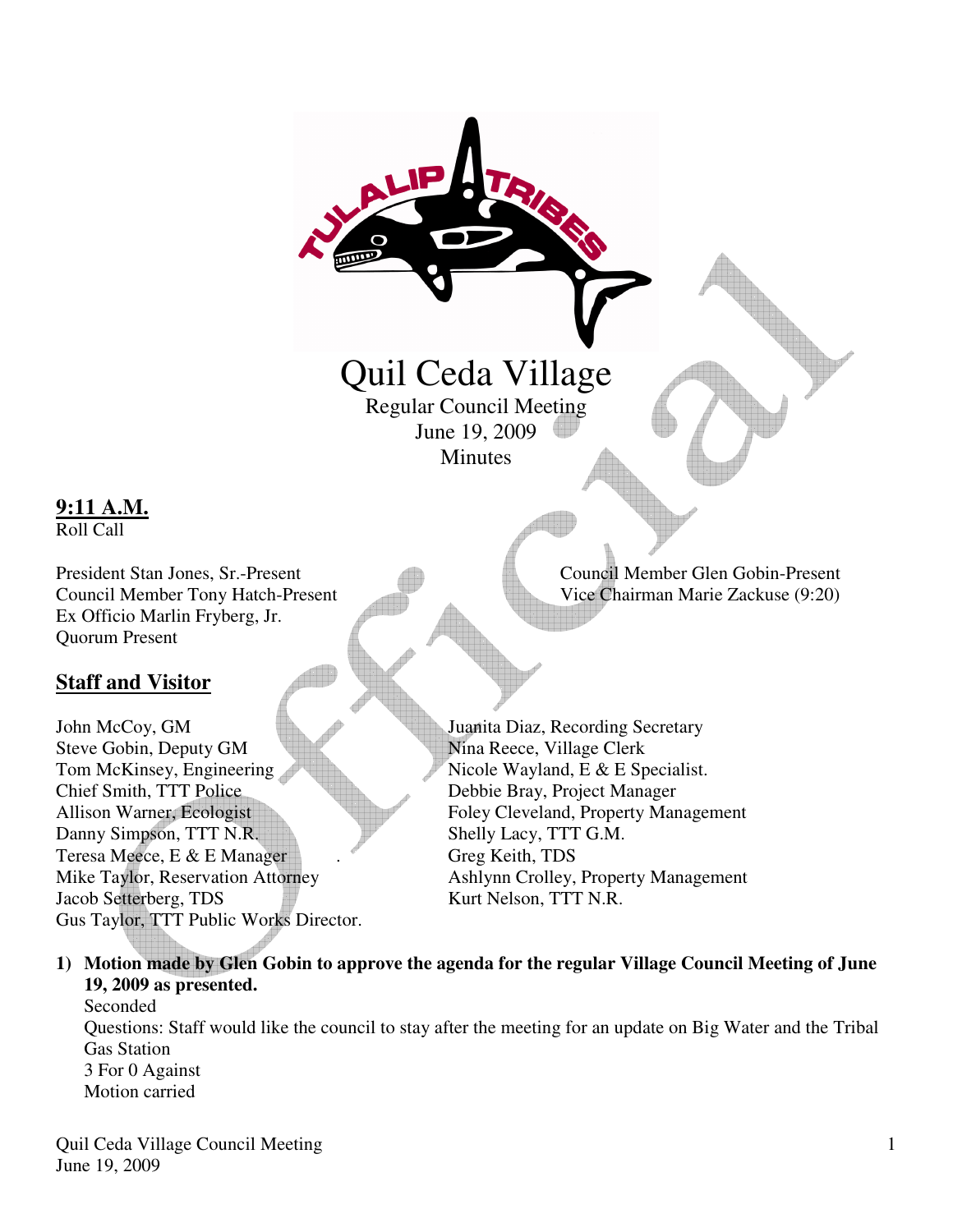**2) Motion made by Glen Gobin to approve the minutes for the regular Village Council Meeting of May 20, 2009.** 

Seconded 3 For 0 Against Motion carried

## **Law Enforcement**

3) Police Report-Hand out given

Discussion: Chief Smith, Marlin Fryberg, Jr., Tony Hatch, Greg Keith, Glen Gobin, John McCoy, Stan Jones, Sr., Nina Reece, Foley Cleveland, Debbie Bray,

Report provided covers the period from May 18 – June 18, 2009. TTT Police is providing off duty police officers to Boom City. The traffic has been slow at this time. Staff would like to discuss that the Quil Ceda Village become a "Public Safety Answering Point". There are issues that need to be discussed. This will involve creating and/or changing policies; it will have a significant financial impact along with and political issues. This action will double the call intake. The calls would be able to be taken care of in a more time efficient manner. There are legal requirements that all calls be made public. There is a question about eligibility for Sno Pac monies. We would need to hire a consultant to evaluate the program and all the procedures it would take to be a PSAP. This issue needs to be addressed by the full Tribal Council. Could Tulalip have its own E911 number? There are issues with the number for the residents that are not on the Tulalip phone system. We will have this discussion with the Board of Directors. We need to have the legal department review this. The TTT Police have been in discussion with the Marketing Department for the Summer Jubilee which will be held at the Tulalip Amphitheater on August 8, 2009. It is a charitable event sponsored by several local churches to assist children with back to school supplies. Additional parking will be at the Boom City site with a shuttle available. There are other events taking place on the same day such as the Boys & Girls Club 3 on 3 basketball tournament. It is also the first weekend for back to school sales at SPO. Will the Village have enough space for this event? The 3 on 3 will take place in the southeast casino parking lot over three days. Participants will be required to park in the vacant south lot. What is the time of the events? The 3 on 3 will be the entire weekend; the Summer Jubilee will by Saturday only from 9-5. The southeast corner of the Casino will be completely blocked off for the entire weekend. Who is coordinating with whom? Is the Casino involved with this? Staff will meet and bring back a solution on Monday.

# **Engineering**

4) Power Point presentation given by Kurt Nelson and Alison Warner along with a handout regarding the Joint Aquatic Resources Permit Application.

Discussion: Tom McKinsey,

Are there any questions on the development of the wetlands west of  $27<sup>th</sup>$  Avenue? Staff would like the Council to review the packet for submittal to JARPA. What is the time frame for this? We have already started the process. It may take up to 140 days depending on if there are issues with the packet. We have been working on getting the permit for the last six months. This is so the Village and Tribe will be able to establish mitigation and shorten up the time to lease the land. This is for the 1500 acres north of 88<sup>th</sup> Street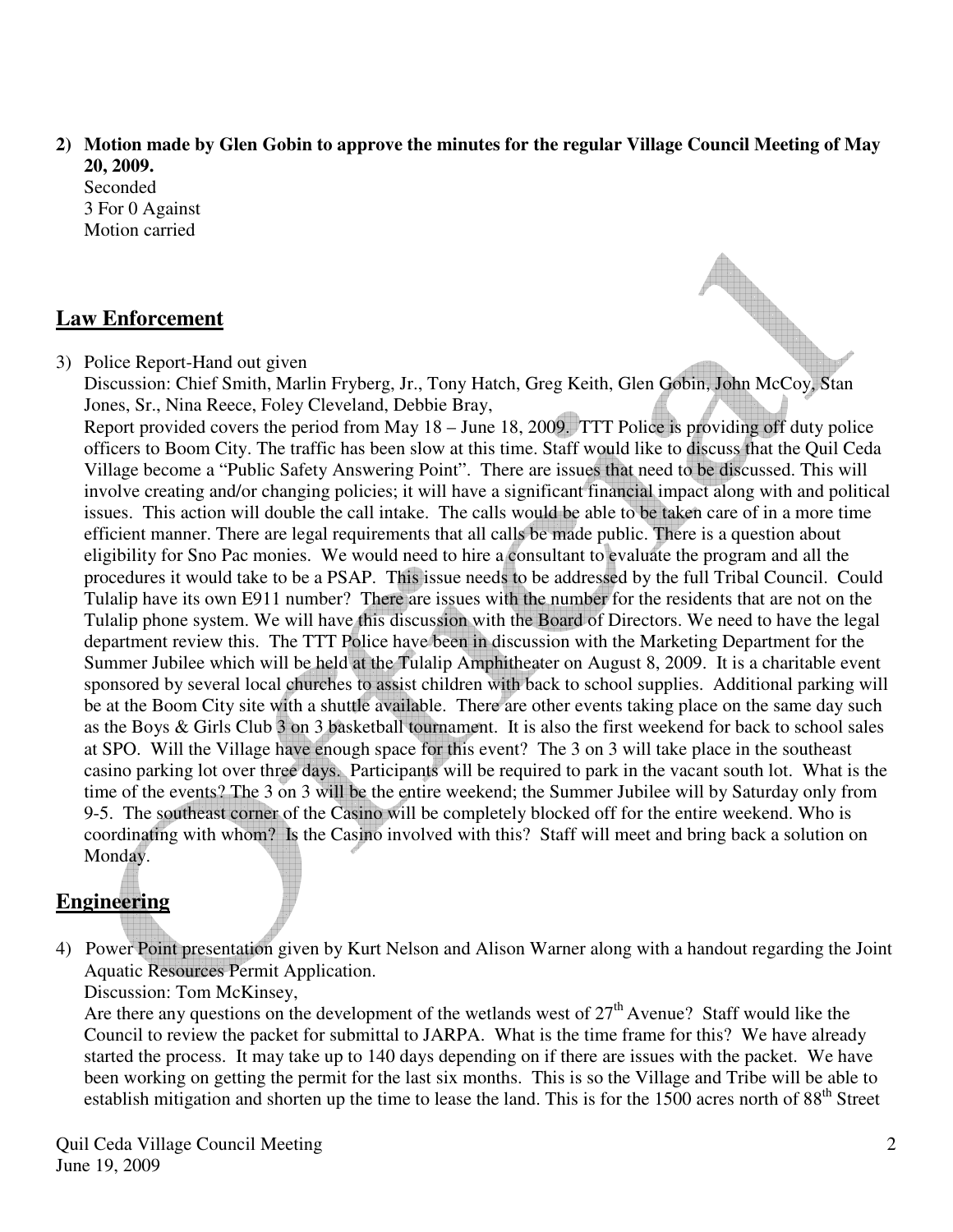#### and west of  $27<sup>th</sup>$  Avenue

 **Motion made by Glen Gobin to approve Resolution No. 2009-010 where the Village Council has reviewed The Joint Aquatic Resources Permit Application for its Regional General Permit and hereby approves and recommends submitting the complete package to the Tulalip Government for ratification prior to submission to the US Army Corps of Engineers.** 

 Seconded **Ouestions**  3 For 0 Against Motion carried

5) Resolution No. 2009-011 approving a 1 (one) year employment contract with Allison Warner to complete the wetland permit work within Quil Ceda Village. Moved to Closed Session for Discussion

#### **Finance**

**6) Motion made by Glen Gobin to approve Resolution No 2009-012 approving the transfer of \$1,112,381.80 in 2009 tax revenue from the tax account to the QCV General Fund checking account to pay approved essential governmental services within the Village operational budget.**  Seconded

Questions: These are current year tax funds that were allocated in the budget.

3 For 0 Against

Motion carried

## **Tulalip Data Services**

7) Quil Ceda Village Employee Cell Phone Policy – First Read Discussion: Steve Gobin,

 This is a first read only. This would apply to the Village employees only. Council would like to see due diligence to have one cell phone company Tribal wide. Policy makers allowed the use of multiple cell phone contracts due to service availability. Staff has worked for 10 years to provide better cell service on the Reservation. It is an on-going process.

# **Property Management**

Closed Session moved to the end of the agenda.

### **Travel**

9) Report-FYI

Discussion regarding QCV participation in the Pacific Coast Scenic Byway Interactive Workshop and how it pertains to tourism at Tulalip.

### **Contracts – Under 50K**

Quil Ceda Village Council Meeting June 19, 2009